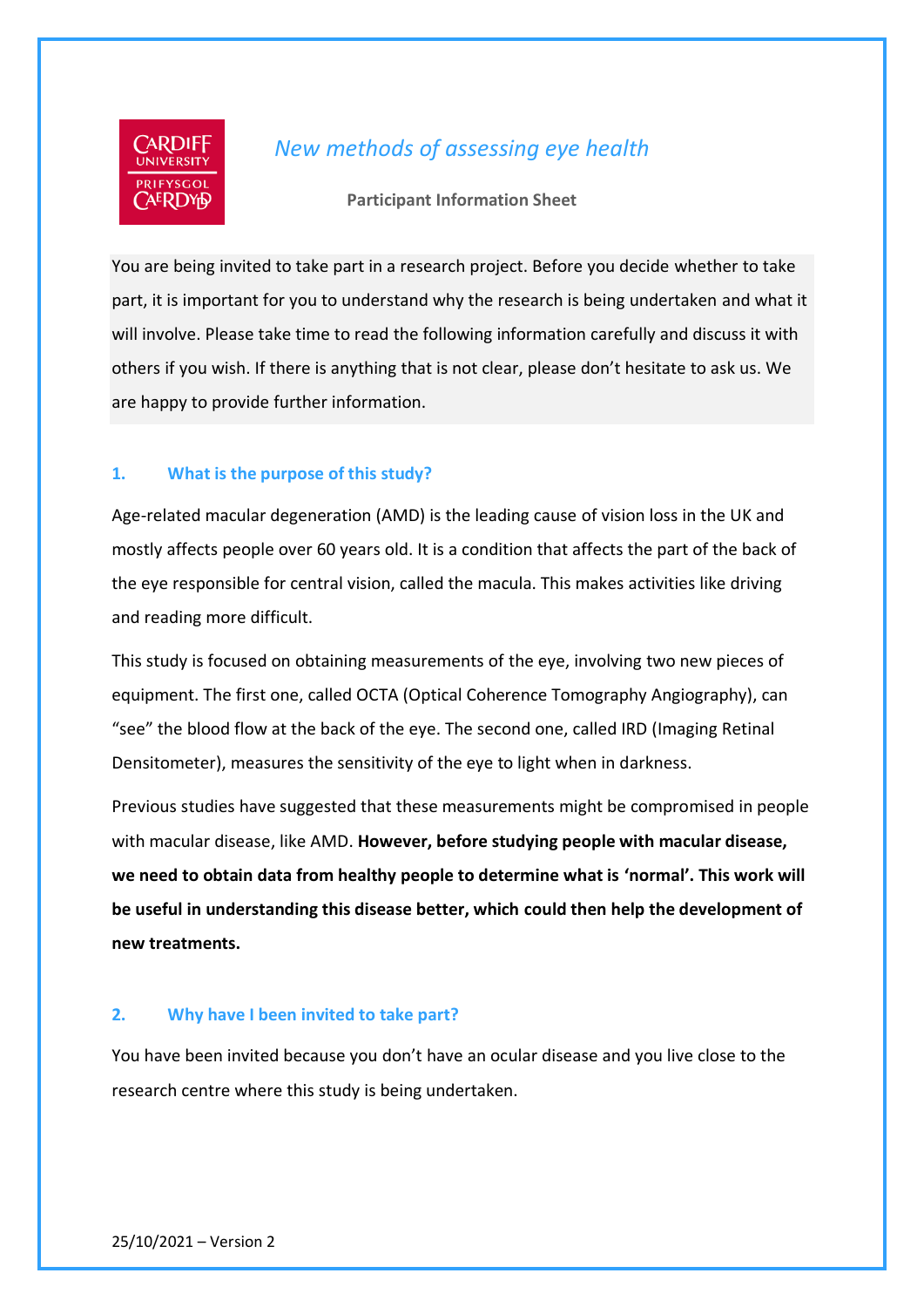#### **3. Do I have to take part?**

**No**, your participation in this research project is entirely voluntary and it is up to you to decide whether you want to take part. If you decide to not take part, you don't have to give us any justification and it won't affect any of your legal rights or any treatments or care you are being given to your macular condition. If you are a Cardiff University student, participation on this project will have no effect on your education or progression through your course.

If you decide to take part, we will discuss the research project with you and answer any questions you might have. Then, we will ask you to sign a Consent Form. You can withdraw your consent to participate at any time without a giving reason, even after signing the Consent Form.

## **4. What will taking part involve?**

Taking part will involve two visits to the School of Optometry at Cardiff University. A summary of what will happen at each visit is given below.

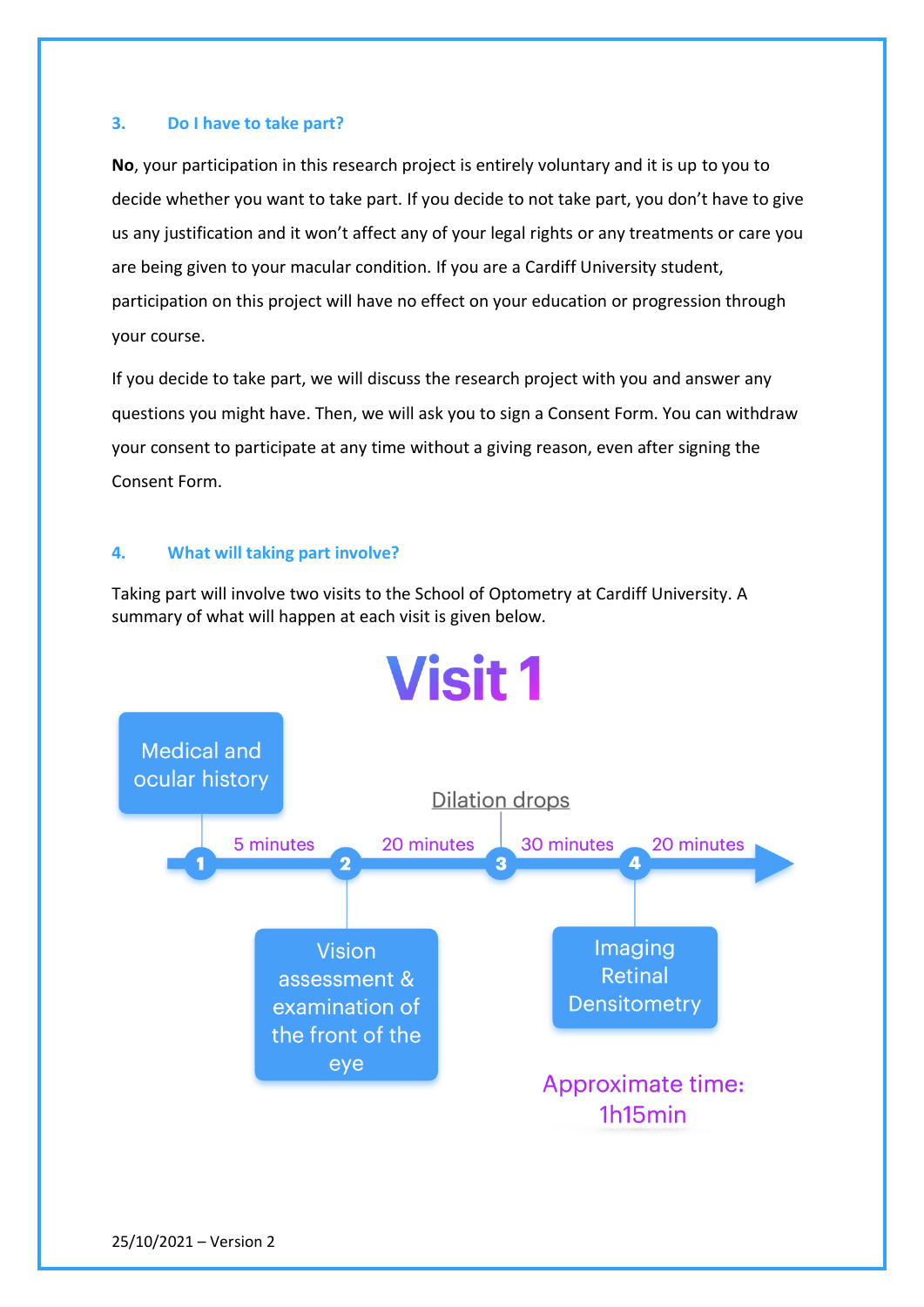- **1.** The first stage involves collecting background information about your eyes and any family history of eye problems.
- **2.** Then, we will measure your vision and examine the front of your eye, using techniques commonly used in a regular sight test.
- **3.** At this point, we will need to put dilation drops into your eye to be tested, this will allow your pupil to open wider.
- **4.** Once your pupil has been dilated (approximately 30 minutes after), we will start the Imaging Retinal Densitometry test. You will be asked to look into the device and sit still, the measurements will take 15-20 minutes. This will be done in complete darkness. This machine will look at the activity of cells in the back of your eye and see how they adapt to darkness.



- **1.** Like in visit 1, we will need to put drops your eye to be tested, which will allow your pupil to open wider.
- **2.** We will repeat the Imaging Retinal Densitometry, which corresponds to point 4. of the first visit. This will help us assess the capability of this machine to repeat the results.
- **3.** The final stage will involve taking pictures of the back of the eye which can tell us about the blood flow at the back of the eye and will take 5 to 10 minutes. For this we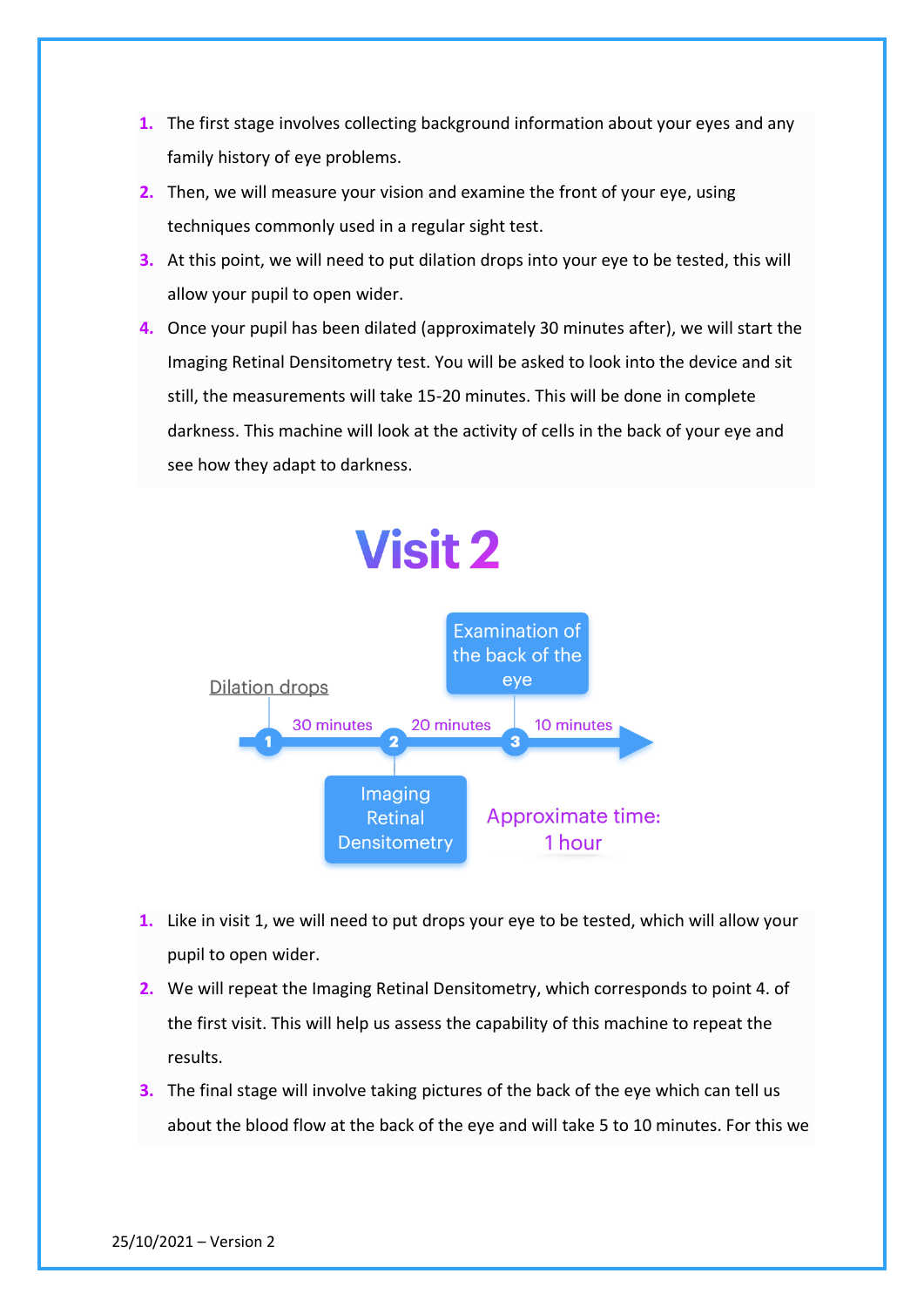use something called an OCT, which is also common in a regular sight test. If you are interested, the researcher can show you your pictures.

#### **5. Will I be paid for taking part?**

No, but reimbursement of reasonable travel expenses can be considered. Please speak to the researcher.

#### **6. What are the possible benefits of taking part?**

The benefit of taking part is to help us better understand macular degeneration which may help with future studies and treatments. If the researchers discover anything that indicates you should see another eye specialist or your GP, they will explain why and write to your GP with your permission but remember this is not a complete eye examination and does not replace regular appointments with your ophthalmologist and optometrist.

#### **7. What are the risks of taking part?**

This study is very safe, however the drops that enlarge the pupil may make your vision temporarily a little blurred and make you sensitive to bright lights; these effects last for about 6 hours. During this time, we advise you not to drive or to operate any dangerous machinery. Very rarely some people's eyes become red and sore a few hours after putting in these eye drops. In the extremely unlikely event that this should occur you should contact any of us on the numbers shown below. If, however we are unavailable then you should attend eye casualty for assessment. The contact details can be found below.

# **Eye Casualty at University Hospital Wales 029 2074 3191**

In the case of using these drops in eyes with narrow angle glaucoma, they might cause a precipitated attack. For that reason, we assess this angle prior to instilling the drops to ensure you don't have this condition. If this risk is detected by the researcher, you may be withdrawn from the study.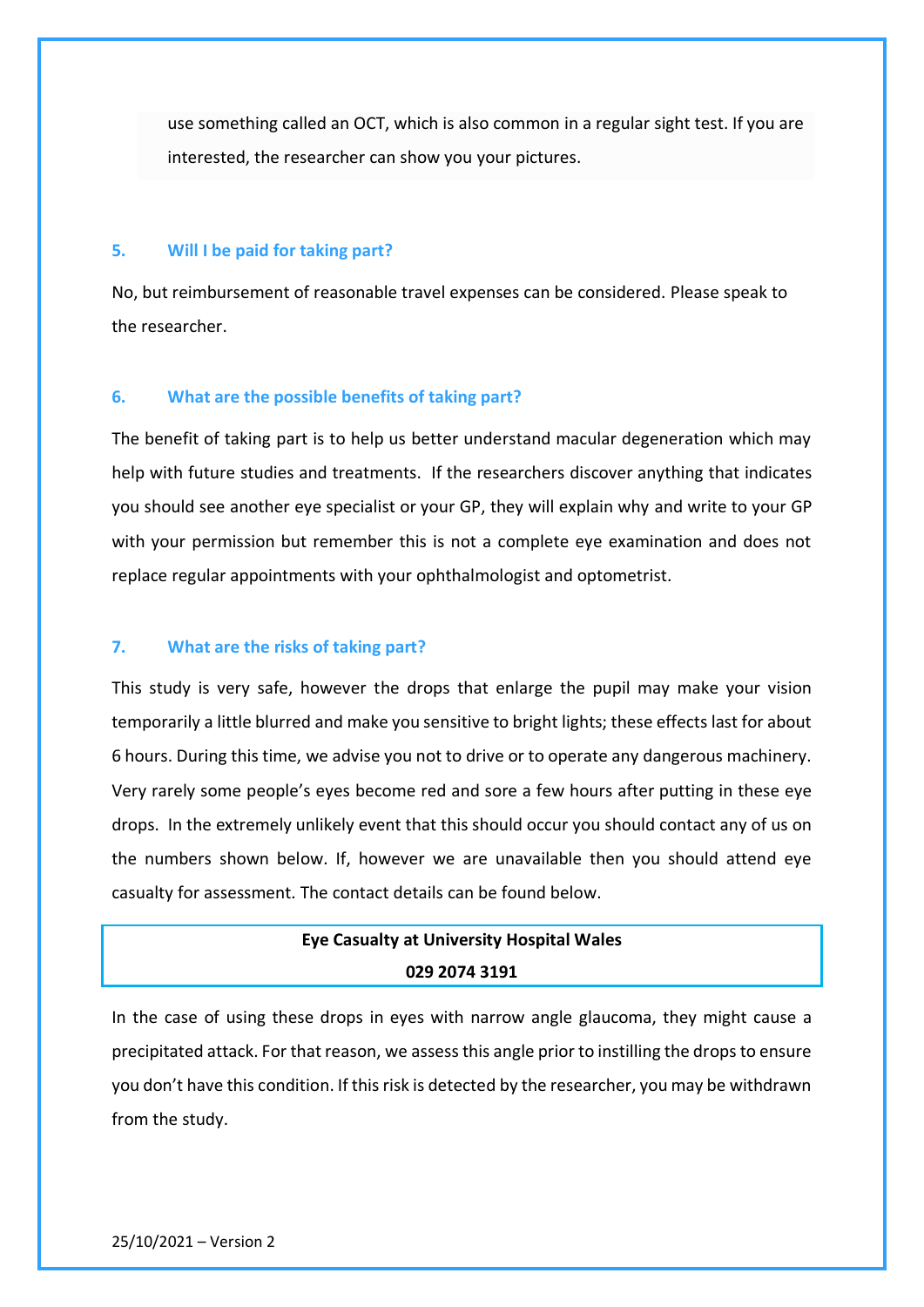#### **8. Will my results remain confidential?**

All information collected from (or about) you during the research project will be kept confidential and any personal information you provide will be managed in accordance with the data protection legislation. Please see 'What will happen to my Personal Data?' (below) for further information.

#### **9. What will happen to my Personal Data?**

All information collected during the study will be processed and stored securely by the researchers using password-protected systems. Your personal information will be coded and only the researchers will be able to identify you during the study. When the study is over, the data may be retained for use in future studies but will be anonymous from this point. All procedures are compliant with the General Data Protection Regulation (GDPR) EU/2016/679 and the Data Protection Act 2018.

After 1 year your personal data will be anonymised, meaning we will remove any identifiers that can identify you from the data you have provided. This anonymous information may be kept indefinitely and/or published in support of the research. Other personal data we may have collected, such as your consent to participate in the study will be kept for 15 years.

Cardiff University is the Data Controller and is committed to respecting and protecting your personal data in accordance with your expectations and Data Protection legislation. Further information about Data Protection, including your rights and details on how to lodge a complaint may be found at [https://www.cardiff.ac.uk/public-information/policies-and](https://www.cardiff.ac.uk/public-information/policies-and-procedures/data-protection)[procedures/data-protection.](https://www.cardiff.ac.uk/public-information/policies-and-procedures/data-protection)

Under data protection law we have to specify the legal basis that we are relying on to process your personal data. We will process your personal data on the basis that doing so is necessary for our public task for scientific research purposes.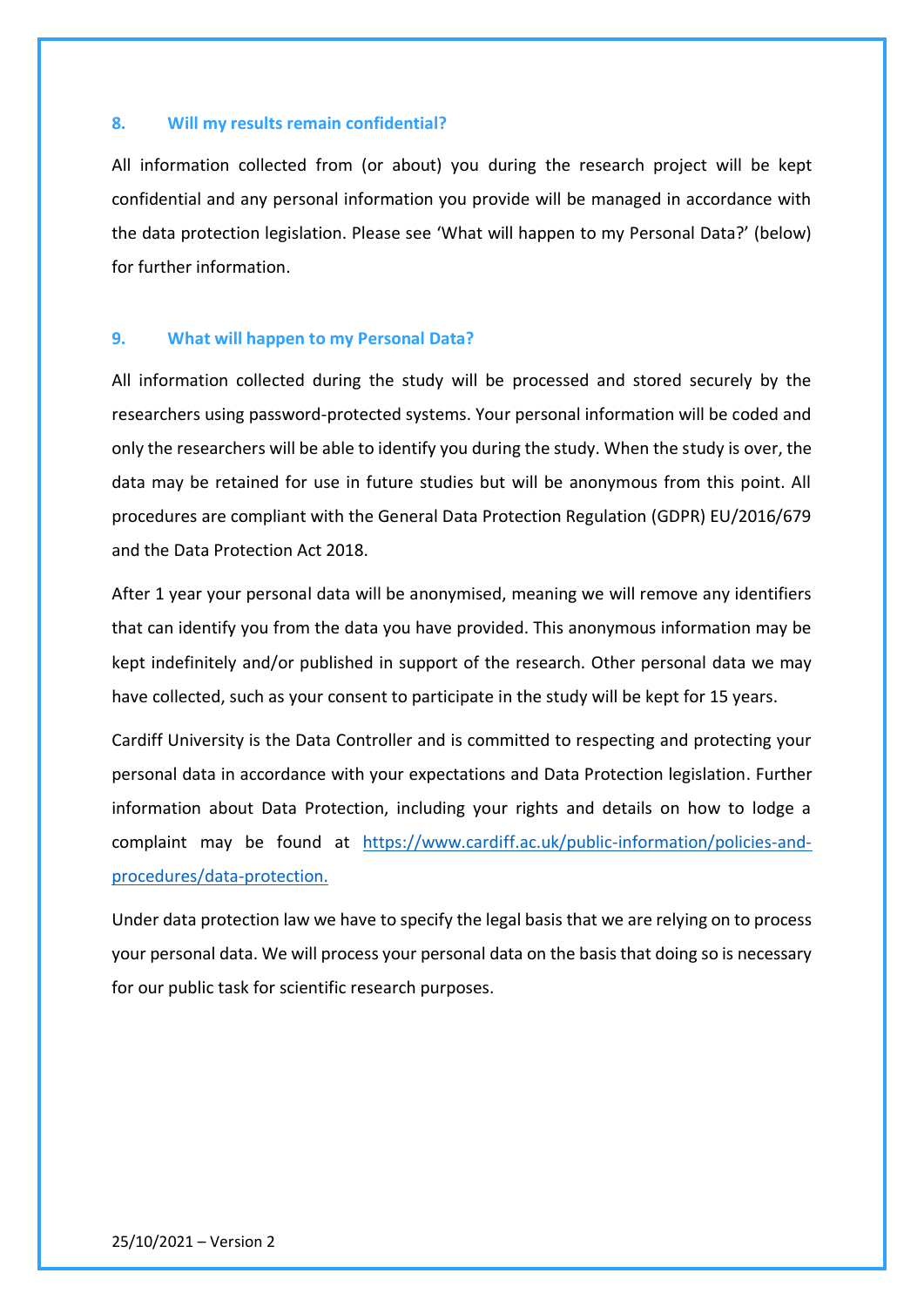#### **10. What will happen to the results of this study?**

The study results will be analysed and presented at national and/or international meetings and may lead to publications in the scientific literature. Identities of participating volunteers will not be revealed in any resulting published material. If you wish to be provided with a summary of the research findings at the end of the study, please tick the appropriate box on the consent form.

#### **11. What if I have any questions or if I have a problem?**

If you do have a concern about any aspect of this study, you should ask to speak to the researchers (contact details below) who will do their best to answer your questions. In the unlikely event that harm should occur as a result of negligence, cover is provided by the Cardiff University insurance policy.

Should you have any questions relating to this research project, you may contact us during normal working hours: We are very happy to discuss any aspect of the study.

|                     | <b>Email Address</b>          | <b>Telephone Number</b> |
|---------------------|-------------------------------|-------------------------|
| Vera Silva          | SilvaVF@cardiff.ac.uk         |                         |
| <b>Tom Margrain</b> | MargrainTH@cardiff.ac.uk      | (029) 20876118          |
| Ashley Wood         | WoodA2@cardiff.ac.uk          | (029) 20875063          |
| Rhianon Reynolds    | Rhianon.reynolds@wales.nhs.uk |                         |

If you feel any complaint has not been handled to your satisfaction, you may contact the Chair of the School Research Ethics Committee who is independent of the research team:

|                        | <b>Email Address</b>       | <b>Telephone Number</b> |
|------------------------|----------------------------|-------------------------|
| <b>Prof Guggenheim</b> | GuggenheimJ1@cardiff.ac.uk | (029) 20874904          |

If you are harmed by taking part in this research project, there are no special compensation arrangements. If you are harmed due to someone's negligence, you may have grounds for legal action, but you may have to pay for it.